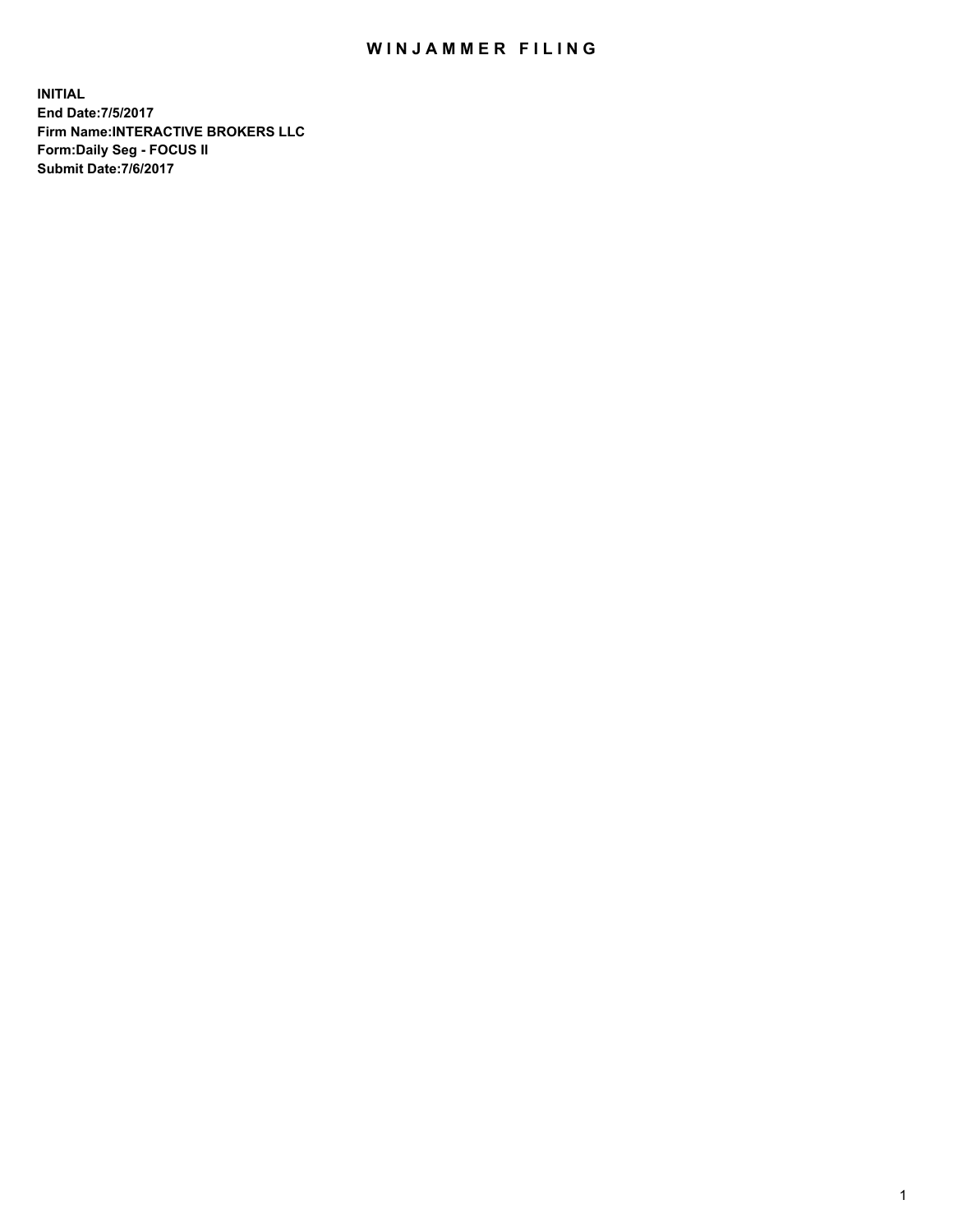## **INITIAL End Date:7/5/2017 Firm Name:INTERACTIVE BROKERS LLC Form:Daily Seg - FOCUS II Submit Date:7/6/2017 Daily Segregation - Cover Page**

| Name of Company<br><b>Contact Name</b><br><b>Contact Phone Number</b><br><b>Contact Email Address</b>                                                                                                                                                                                                                          | <b>INTERACTIVE BROKERS LLC</b><br><b>James Menicucci</b><br>203-618-8085<br>jmenicucci@interactivebrokers.c<br>om |
|--------------------------------------------------------------------------------------------------------------------------------------------------------------------------------------------------------------------------------------------------------------------------------------------------------------------------------|-------------------------------------------------------------------------------------------------------------------|
| FCM's Customer Segregated Funds Residual Interest Target (choose one):<br>a. Minimum dollar amount: ; or<br>b. Minimum percentage of customer segregated funds required:% ; or<br>c. Dollar amount range between: and; or<br>d. Percentage range of customer segregated funds required between: % and %.                       | $\overline{\mathbf{0}}$<br>0<br>155,000,000 245,000,000<br>00                                                     |
| FCM's Customer Secured Amount Funds Residual Interest Target (choose one):<br>a. Minimum dollar amount: ; or<br>b. Minimum percentage of customer secured funds required:%; or<br>c. Dollar amount range between: and; or<br>d. Percentage range of customer secured funds required between: % and %.                          | $\overline{\mathbf{0}}$<br>0<br>80,000,000 120,000,000<br>00                                                      |
| FCM's Cleared Swaps Customer Collateral Residual Interest Target (choose one):<br>a. Minimum dollar amount: ; or<br>b. Minimum percentage of cleared swaps customer collateral required:% ; or<br>c. Dollar amount range between: and; or<br>d. Percentage range of cleared swaps customer collateral required between:% and%. | $\overline{\mathbf{0}}$<br>$\overline{\mathbf{0}}$<br>00<br>0 <sub>0</sub>                                        |

Attach supporting documents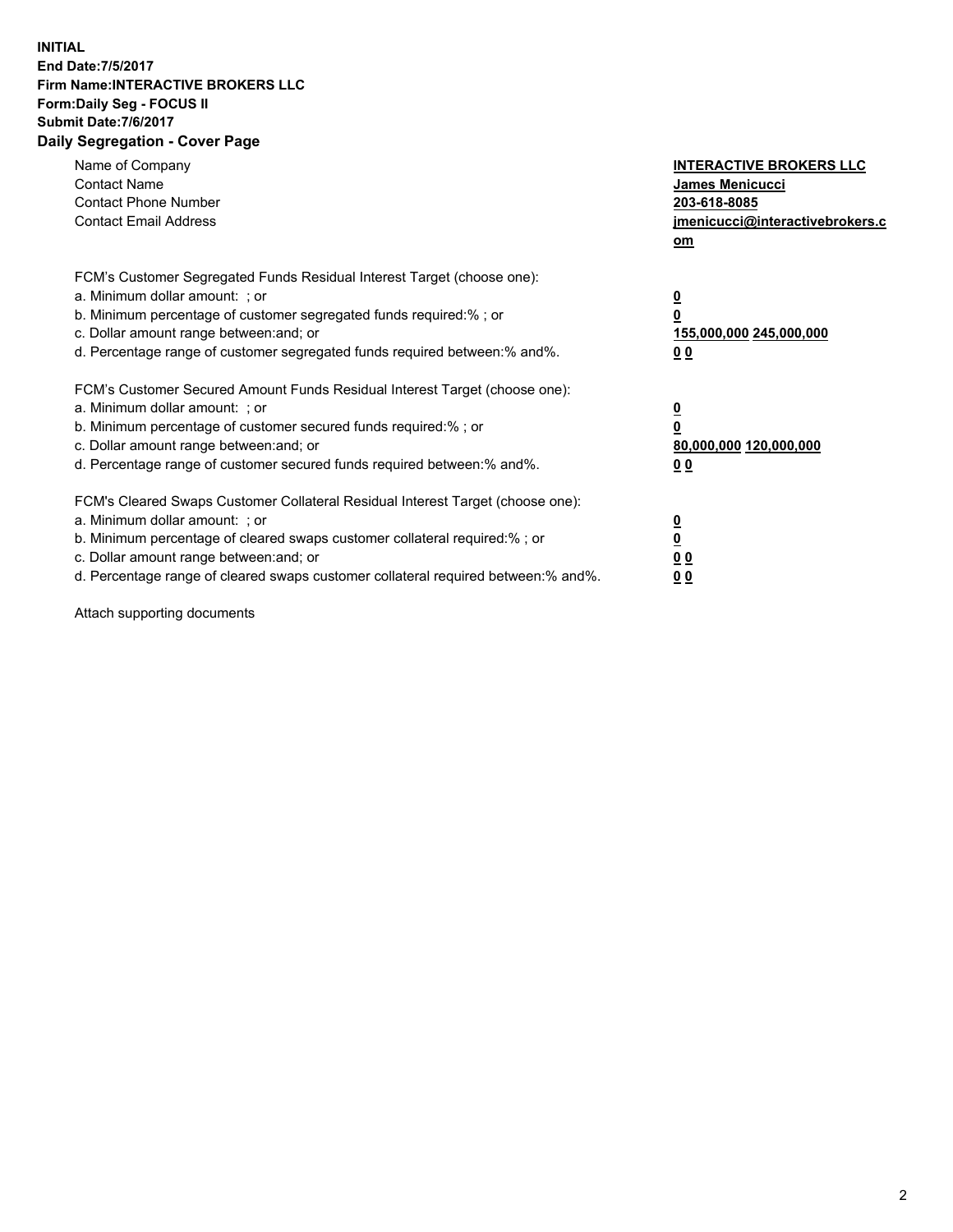## **INITIAL End Date:7/5/2017 Firm Name:INTERACTIVE BROKERS LLC Form:Daily Seg - FOCUS II Submit Date:7/6/2017 Daily Segregation - Secured Amounts**

|     | Pany Obgrogation Obbarba / 11110ani                                                                        |                                  |
|-----|------------------------------------------------------------------------------------------------------------|----------------------------------|
|     | Foreign Futures and Foreign Options Secured Amounts                                                        |                                  |
|     | Amount required to be set aside pursuant to law, rule or regulation of a foreign                           | $0$ [7305]                       |
|     | government or a rule of a self-regulatory organization authorized thereunder                               |                                  |
| 1.  | Net ledger balance - Foreign Futures and Foreign Option Trading - All Customers                            |                                  |
|     | A. Cash                                                                                                    | 351,386,777 [7315]               |
|     | B. Securities (at market)                                                                                  | 0 [7317]                         |
| 2.  | Net unrealized profit (loss) in open futures contracts traded on a foreign board of trade                  | 9,811,111 [7325]                 |
| 3.  | Exchange traded options                                                                                    |                                  |
|     | a. Market value of open option contracts purchased on a foreign board of trade                             | 39,095 [7335]                    |
|     | b. Market value of open contracts granted (sold) on a foreign board of trade                               | $-29,869$ [7337]                 |
| 4.  | Net equity (deficit) (add lines 1. 2. and 3.)                                                              | 361, 207, 114 [7345]             |
| 5.  | Account liquidating to a deficit and account with a debit balances - gross amount                          | <b>3,477</b> [7351]              |
|     | Less: amount offset by customer owned securities                                                           | 0 [7352] 3,477 [7354]            |
| 6.  | Amount required to be set aside as the secured amount - Net Liquidating Equity                             | 361,210,591 [7355]               |
|     | Method (add lines 4 and 5)                                                                                 |                                  |
| 7.  | Greater of amount required to be set aside pursuant to foreign jurisdiction (above) or line                | 361,210,591 [7360]               |
|     | 6.                                                                                                         |                                  |
|     | FUNDS DEPOSITED IN SEPARATE REGULATION 30.7 ACCOUNTS                                                       |                                  |
| 1.  | Cash in banks                                                                                              |                                  |
|     | A. Banks located in the United States                                                                      | 66,050,580 [7500]                |
|     | B. Other banks qualified under Regulation 30.7                                                             | 0 [7520] 66,050,580 [7530]       |
| 2.  | Securities                                                                                                 |                                  |
|     | A. In safekeeping with banks located in the United States                                                  | 343,652,860 [7540]               |
|     | B. In safekeeping with other banks qualified under Regulation 30.7                                         | 0 [7560] 343,652,860 [7570]      |
| 3.  | Equities with registered futures commission merchants                                                      |                                  |
|     | A. Cash                                                                                                    | $0$ [7580]                       |
|     | <b>B.</b> Securities                                                                                       | $0$ [7590]                       |
|     | C. Unrealized gain (loss) on open futures contracts                                                        | $0$ [7600]                       |
|     | D. Value of long option contracts                                                                          | $0$ [7610]                       |
|     | E. Value of short option contracts                                                                         | 0 [7615] 0 [7620]                |
| 4.  | Amounts held by clearing organizations of foreign boards of trade                                          |                                  |
|     | A. Cash                                                                                                    | $0$ [7640]                       |
|     | <b>B.</b> Securities                                                                                       | $0$ [7650]                       |
|     | C. Amount due to (from) clearing organization - daily variation                                            | $0$ [7660]                       |
|     | D. Value of long option contracts                                                                          | $0$ [7670]                       |
|     | E. Value of short option contracts                                                                         | 0 [7675] 0 [7680]                |
| 5.  | Amounts held by members of foreign boards of trade                                                         |                                  |
|     | A. Cash                                                                                                    | 74,820,821 [7700]                |
|     | <b>B.</b> Securities                                                                                       | $0$ [7710]                       |
|     | C. Unrealized gain (loss) on open futures contracts                                                        | 8,223,347 [7720]                 |
|     | D. Value of long option contracts                                                                          | 39,095 [7730]                    |
|     | E. Value of short option contracts                                                                         | -29,869 [7735] 83,053,394 [7740] |
| 6.  | Amounts with other depositories designated by a foreign board of trade                                     | 0 [7760]                         |
| 7.  | Segregated funds on hand                                                                                   | $0$ [7765]                       |
| 8.  | Total funds in separate section 30.7 accounts                                                              | 492,756,834 [7770]               |
| 9.  | Excess (deficiency) Set Aside for Secured Amount (subtract line 7 Secured Statement<br>Page 1 from Line 8) | 131,546,243 [7380]               |
| 10. | Management Target Amount for Excess funds in separate section 30.7 accounts                                | 80,000,000 [7780]                |
| 11. | Excess (deficiency) funds in separate 30.7 accounts over (under) Management Target                         | 51,546,243 [7785]                |
|     |                                                                                                            |                                  |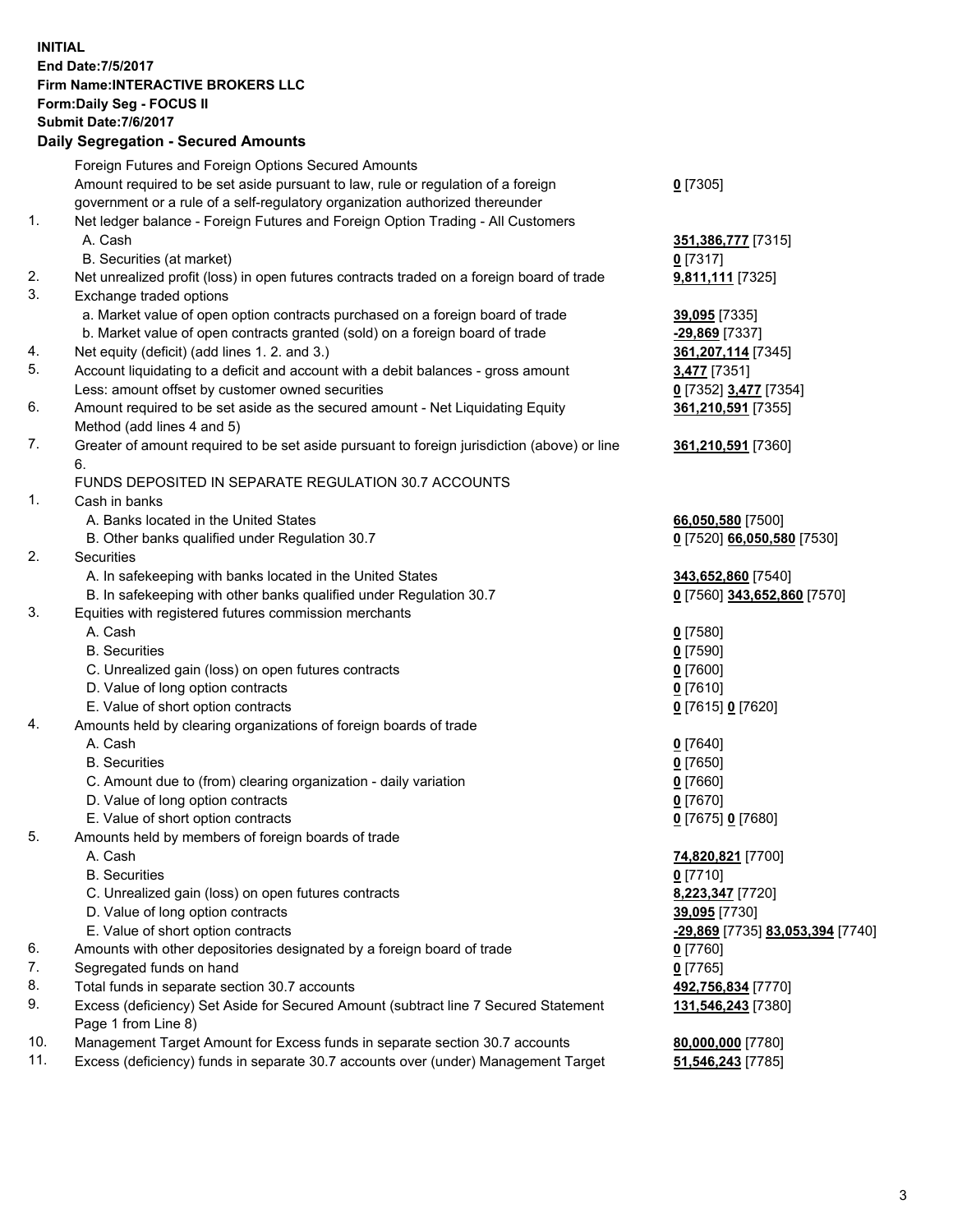**INITIAL End Date:7/5/2017 Firm Name:INTERACTIVE BROKERS LLC Form:Daily Seg - FOCUS II Submit Date:7/6/2017 Daily Segregation - Segregation Statement** SEGREGATION REQUIREMENTS(Section 4d(2) of the CEAct) 1. Net ledger balance A. Cash **4,238,535,762** [7010] B. Securities (at market) **0** [7020] 2. Net unrealized profit (loss) in open futures contracts traded on a contract market **-18,430,134** [7030] 3. Exchange traded options A. Add market value of open option contracts purchased on a contract market **221,226,018** [7032] B. Deduct market value of open option contracts granted (sold) on a contract market **-327,813,288** [7033] 4. Net equity (deficit) (add lines 1, 2 and 3) **4,113,518,358** [7040] 5. Accounts liquidating to a deficit and accounts with debit balances - gross amount **209,075** [7045] Less: amount offset by customer securities **0** [7047] **209,075** [7050] 6. Amount required to be segregated (add lines 4 and 5) **4,113,727,433** [7060] FUNDS IN SEGREGATED ACCOUNTS 7. Deposited in segregated funds bank accounts A. Cash **753,171,027** [7070] B. Securities representing investments of customers' funds (at market) **2,449,261,815** [7080] C. Securities held for particular customers or option customers in lieu of cash (at market) **0** [7090] 8. Margins on deposit with derivatives clearing organizations of contract markets A. Cash **523,823,451** [7100] B. Securities representing investments of customers' funds (at market) **708,407,221** [7110] C. Securities held for particular customers or option customers in lieu of cash (at market) **0** [7120] 9. Net settlement from (to) derivatives clearing organizations of contract markets **-3,200,041** [7130] 10. Exchange traded options A. Value of open long option contracts **221,220,683** [7132] B. Value of open short option contracts **-327,803,540** [7133] 11. Net equities with other FCMs A. Net liquidating equity **0** [7140] B. Securities representing investments of customers' funds (at market) **0** [7160] C. Securities held for particular customers or option customers in lieu of cash (at market) **0** [7170] 12. Segregated funds on hand **0** [7150] 13. Total amount in segregation (add lines 7 through 12) **4,324,880,616** [7180] 14. Excess (deficiency) funds in segregation (subtract line 6 from line 13) **211,153,183** [7190] 15. Management Target Amount for Excess funds in segregation **155,000,000** [7194] 16. Excess (deficiency) funds in segregation over (under) Management Target Amount **56,153,183** [7198]

Excess